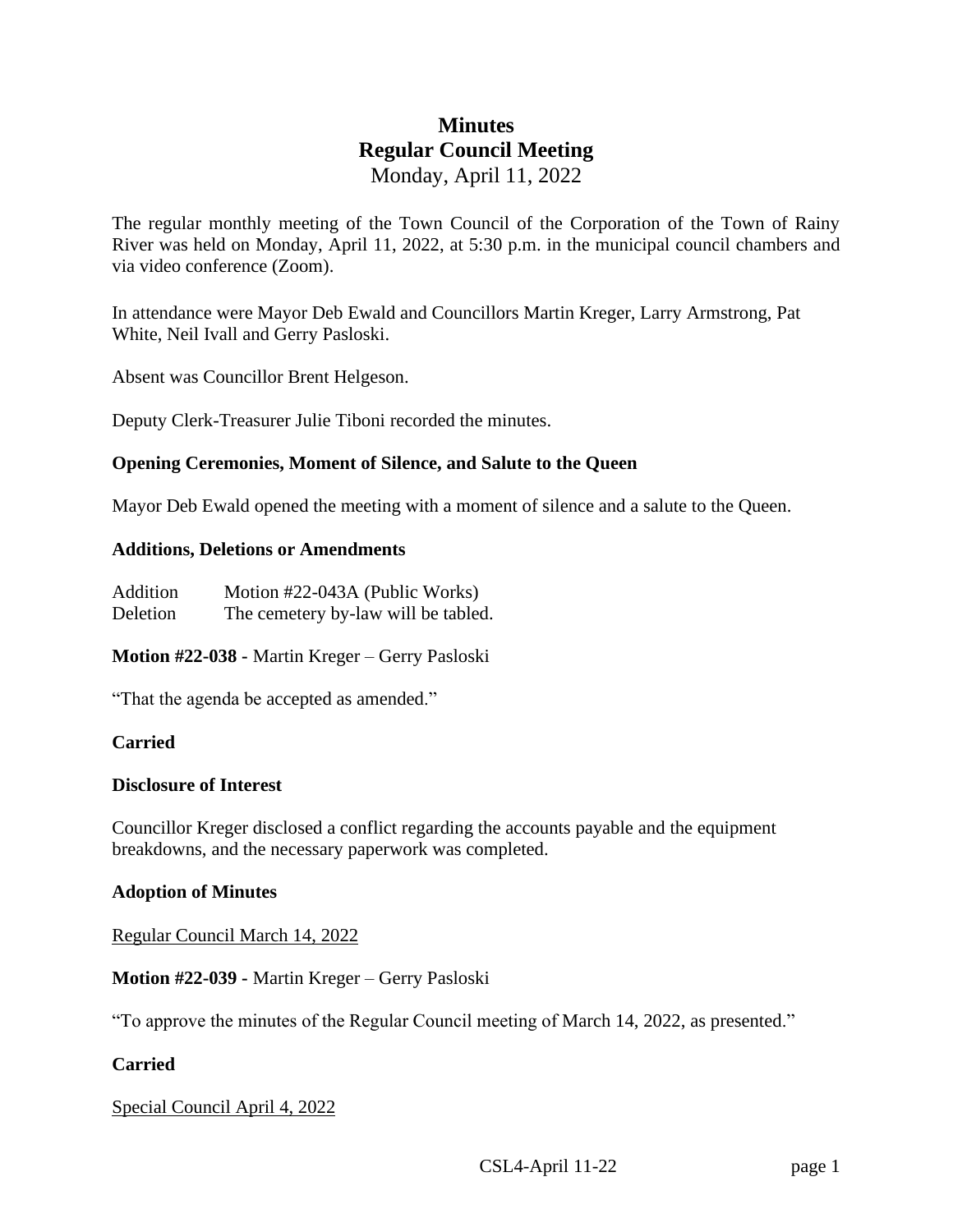### **Motion #22-040 -** Gerry Pasloski – Martin Kreger

"To approve the minutes of the Special Council meeting of April 4, 2022, as presented."

### **Carried**

**Financials (as of March 31, 2022)**

**Motion #22-041 -** Pat White – Neil Ivall

"That approval be granted for the financial statements (as of March 31, 2022) along with the accounts payable for the month of March 2022 which have been paid in the following amounts:"

| <b>Town General</b>       | \$466,133.52 |             |
|---------------------------|--------------|-------------|
| Water                     |              | \$79,936.69 |
| Sewer                     |              | \$30,042.26 |
| Cemetery                  | S.           | 70.96       |
| <b>Cemetery Perpetual</b> | \$           | 5,000.00    |
| <b>RRHCC</b>              | \$.          | 3,302.11    |

#### **Carried**

#### **Presentations/Delegations**

#### Kassia Régnier – Municipal Solutions at Food Cycle Science (virtual)

Christina Zardo attended the meeting on behalf of Ms. Régnier to make the presentation from the Food Cycle Science Corporation. The upfront cost to the town would be \$300 each for 50 countertop composting units. It was noted that some municipalities are selling units to their taxpayers for \$175.00 each for the pilot project. Mayor Ewald will speak more with Christina at the NOMA conference and get an information package from her.

These appliances can be ordered from vitamix.com in June or July at the earliest.

#### **Reports from Unfinished Business**

There were no reports from unfinished business.

#### **NEW BUSINESS – COMMITTEE REPORTS (AS NEEDED)**

**Finance/Personnel – Mayor Deb Ewald and Councillors Neil Ivall (Finance Chair), Pat White (Personnel Chair), Martin Kreger and Larry Armstrong**

MFOA Asset Management Program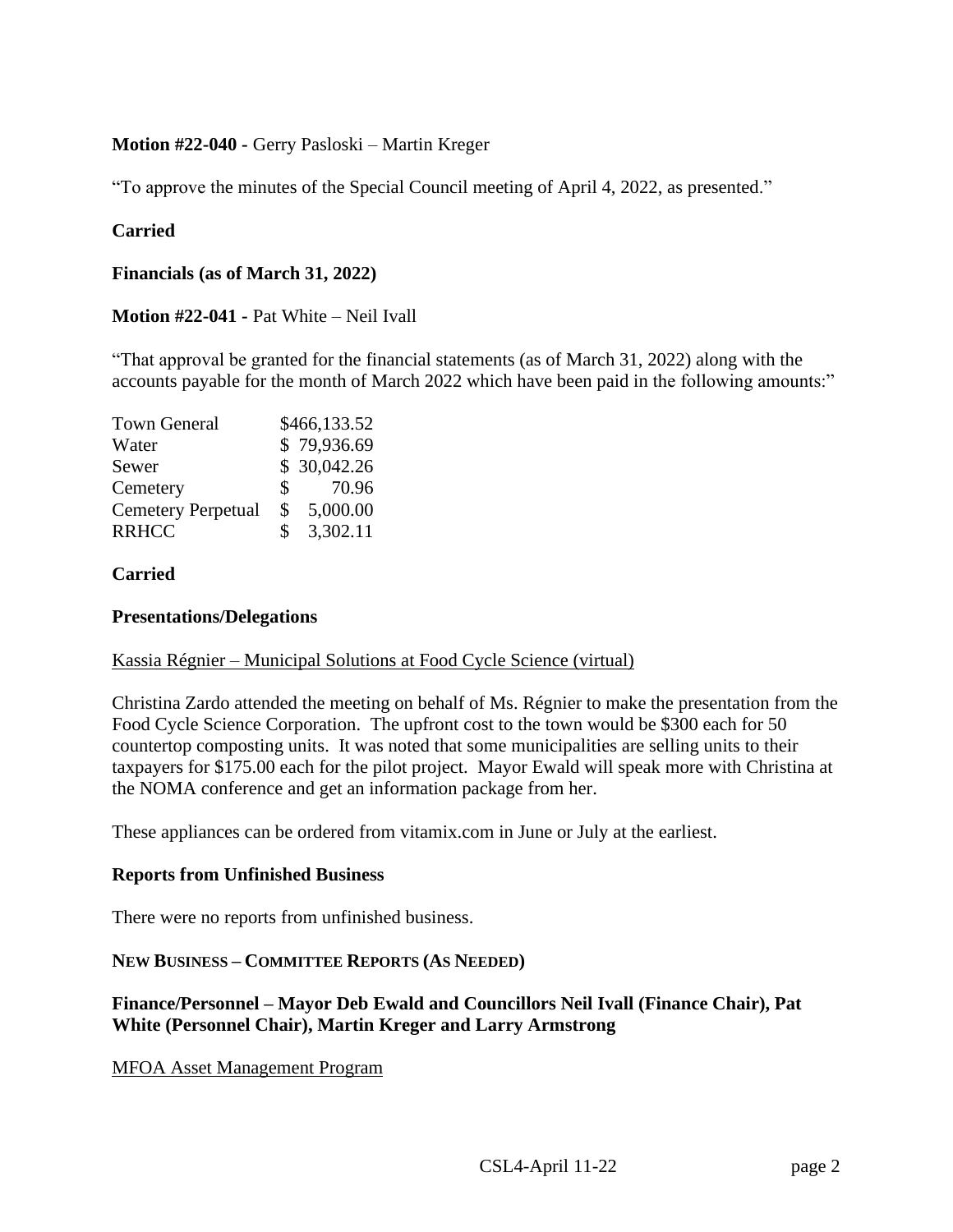## **Motion #22-042 -** Neil Ivall – Gerry Pasloski

"That CAO Veldron Vogan attend the online PSAB Update and Planning for Asset Retirement Obligations Workshop offered through MFOA on April 20-21, 2022, with expenses paid as per policy."

# **Carried**

# **Public Works/Water & Sewer/Recycling – Mayor Deb Ewald and Councillors Larry Armstrong (Chair), Martin Kreger and Brent Helgeson**

#### Equipment Breakdowns

**Motion #22-043 -** Gerry Pasloski – Neil Ivall

"The Town Council of The Corporation of the Town of Rainy River hereby approves the following equipment purchases:

- 1) New Bobcat in the amount of \$68,256.99 (including trade-ins, discounts and HST);
- 2) New box for Western Star in the amount of \$33,000;
- 3) Re-build of half-ton truck in the amount of \$10,000 with work to begin immediately."

### **Carried**

Emergency Preparedness Training

**Motion #22-043A-** Neil Ivall – Gerry Pasloski

"That Foreman Leroy Hancharyk attends the Walkerton Clean Water Centre Risk Assessment and Emergency Preparedness Training on April 20, 2022, in Thunder Bay with expenses paid as per policy."

### **Carried**

#### **Beautification/Cemetery/Hannam Park – Mayor Deb Ewald and Councillors Larry Armstrong and Martin Kreger**

By-law 1807-22 – Amend Cemetery By-law

**Motion #22-044 -** Pat White – Larry Armstrong

"That By-law 1807-22, being a by-law to amend By-law 1622-15 to establish rules and regulations to be used in connection with Forest Lawn Cemetery, having been read the required number of times, be hereby approved."

### **TABLED**